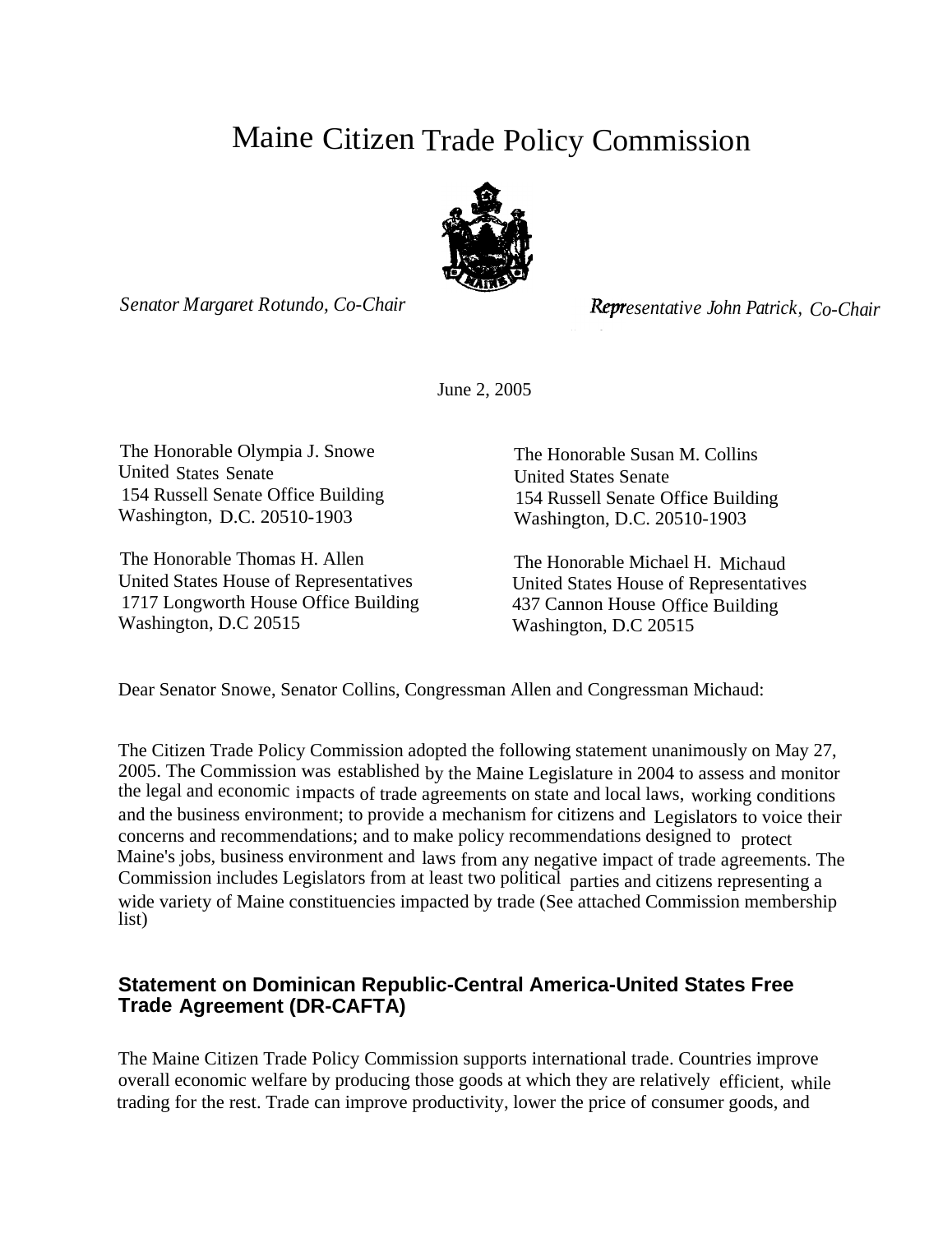**increase consumer selection, potentially benefiting both workers and consumers. Larger global markets for Maine products can help maximize the benefits of trade for Maine workers and consumers.**

**However, in recent years trade agreements such as the North American Free Trade Agreement have created both winners and losers. That has been apparent in Maine, with scores of closed factories, thousands of jobs lost to the surge of imports, and many communities struggling to survive. Globalization may be inevitable, but the details of any trade agreement are not. Because the rules of globalization reach far beyond border measures such as tariffs and quotas, potentially impacting every realm of public policy, the details of a trade agreement should be publicly accessible and critically examined before we decide whether or not to support it. Public scrutiny will strengthen, not undermine, globalization.**

**The Maine Citizen Trade Policy Commission believes that trade agreements should:**

- **Promote and strengthen basic human rights, labor rights, and environmental protections, and raise standards in developing countries in order to prevent a "race to the bottom" which hurts Maine businesses, workers, and communities.**
- **Safeguard local and state lawmaking authority and level the playing field for small businesses in Maine and elsewhere.**
- **Guard against the unintended consequence of impeding access to basic human services such as education, healthcare, energy, and water. .**
- **Be negotiated in a public and transparent manner.**

**DR-CAFTA does not meet our standards for an acceptable trade agreement for several reasons. We are particularly concerned with DR-CAFTA's impacts on our state sovereignty and labor standards across the region. During two public hearings on DR-CAFTA held in Bangor and Portland over the past several months, we heard citizen testimony that ranged widely in scope, but was overwhelmingly opposed to DR-CAFTA. People worried about economic issues such as outsourcing, labor standards, and impacts on small businesses, but also voiced concerns about the possibility of maintaining and creating policies pertaining to public services, environmental protection, prescription drugs, municipal zoning, and social security. Many people also spoke about DR-CAFTA's impact on Central America's small farmers, many of whom would be forced to abandon their land for factory work in sweatshop conditions in their own countries or emigrate to the United States. Others were concerned that there is no avenue for meaningful public input in trade negotiations. Many people urged the Commission to take a stand against DR-CAFTA and recommend that Maine's Congressional delegation votes against it. For a summary of the public hearings, please see: [http://www.state.me.us/legis/opla/citpol.ht](http://www.state.me.us/legis/opla/citpol.htm) [m](http://www.state.me.us/legis/opla/citpol.htm)**

**Based on our own analysis of DR-CAFTA and the concerns of the citizens and constituencies we represent, we urge you to actively work against the passage of DR-CAFTA. At a time when several Maine communities may be facing dramatic job loss and disruption as a result - of proposed military base closures, we would only compound our problems with a trade agreement that will diminish opportunities for those who need them the most. While Maine can make its voice heard on the question of military base closures and possibly influence the final decision, DR-CAFTA has been created through a process that completely excludes citizens and elected**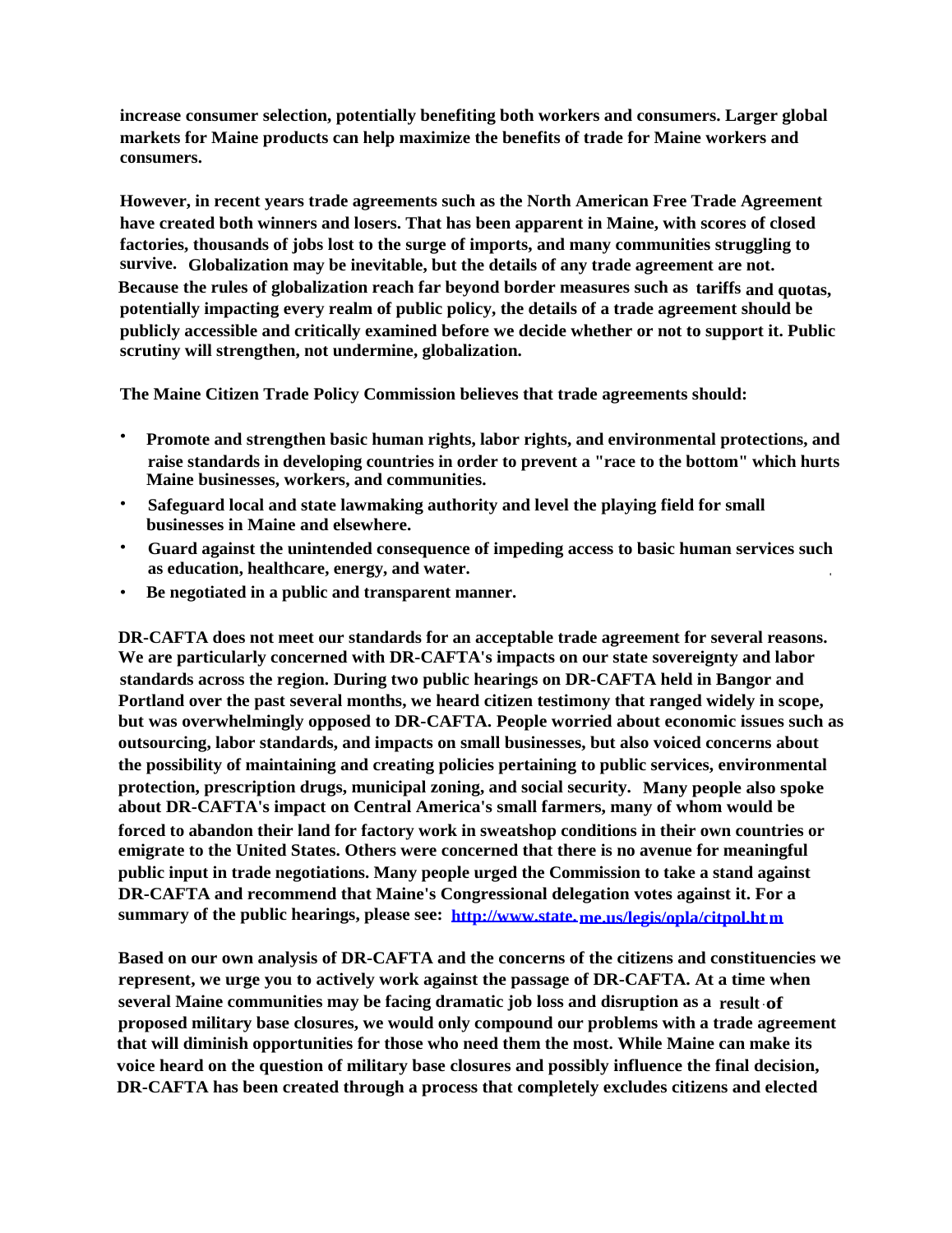**representatives from meaningful participation, and contributes to the lack of trust and confidence that citizens have about trade agreements.**

**Higher quality trade agreements that meet the Commission standards require state and citizen discussion of trade policy and an avenue for our concerns to be heard in trade negotiations. Maine joins many other states in requesting regular and meaningful consultation with the United States Trade Representative office to correct the democracy deficit in trade negotiations. We are deeply appreciative of the role Maine's Congressional delegation has played in fighting for fair trade agreements that promote the interests of Maine workers, businesses, and communities. We look forward to working with you to develop a new trade negotiation process that is democratic and transparent, and accountable to the diverse voices and interests in Maine.**

Sincerely,

**Co-Chair Co-Chair**

Senator Margaret Rotundo<br>
Co-Chair<br>
Co-Chair<br>
Co-Chair

**Cc: Rob Portman, Ambassador, United States Trade Representative Governor John E. Baldacci Members, Citizen Trade Policy Commission Alan Steams, Senior Policy Advisor, Office of the Governor**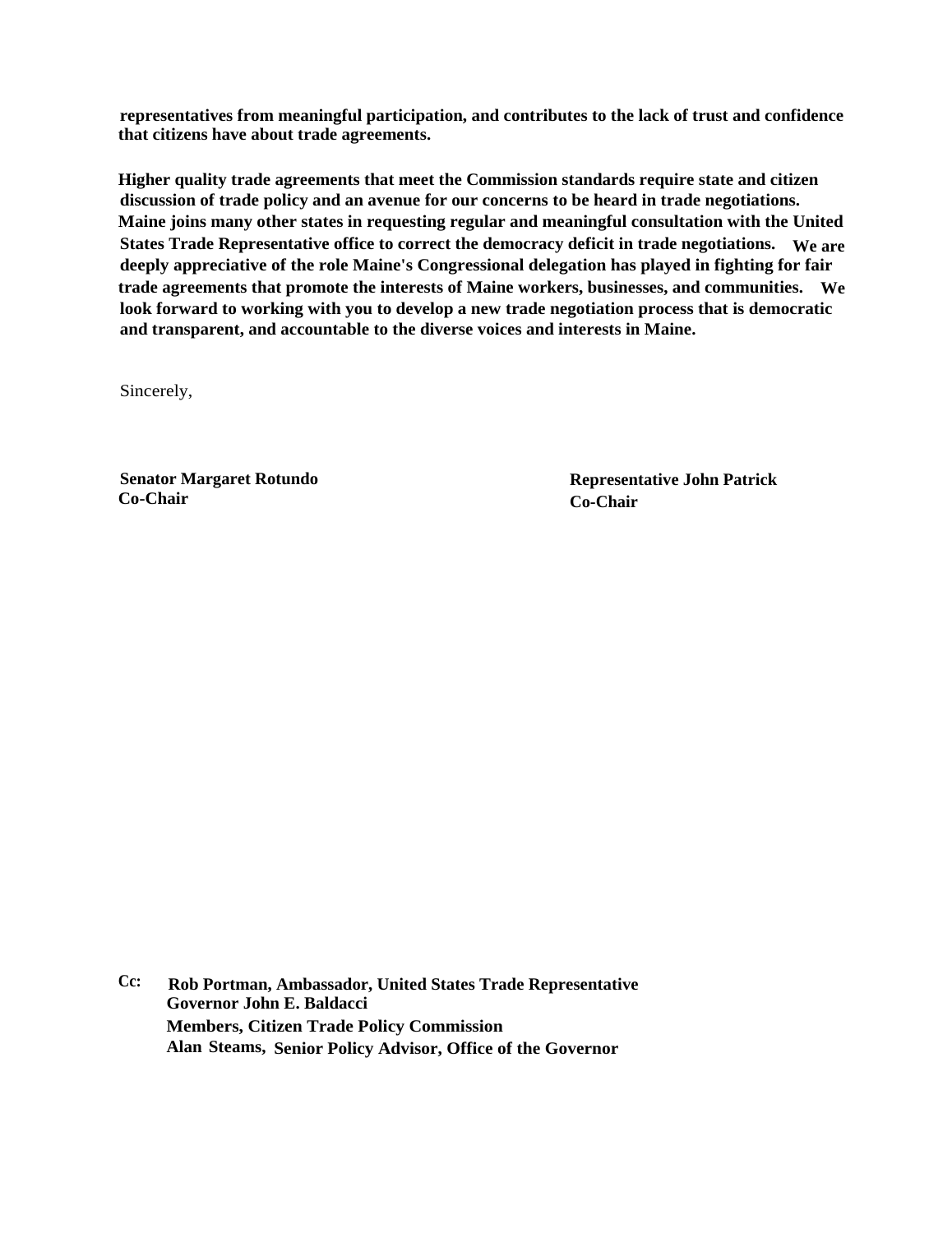## **Appendix**

The following sections on "Democracy and Sovereignty Issues, " "Labor and Small Business Issues," "Impact on Central America and Consequences for Maine," and "Process of Trade Negotiations" contain our analysis and concerns about DR-CAFTA. The Appendix should not be read as an exhaustive analysis or a comprehensive view of the DR-CAFTA issues relevant for Maine.

## **Democracy and Sovereignty Issues**

*International trade agreements such as CAFTA, NAFTA, and GA TS would make it possible for global corporations to override local controls on development, zoning and planning. Such agreements may also be used to override local and state environmental regulations, as well as national labor and safety standards.*

*--* Valerie Carter, Ph.D., CTPC Public Hearing, Bangor, February 3, 2005

DR-CAFTA's Chapter I I (Cross-Border Trade in Services) could weaken Maine's regulatory authority. Like the General Agreement on Trade in Services (GATS), it requires signatories to ensure "conformity of all laws, regulations, and administrative procedures" to the agreements (Agreement Establishing the WTO, Article XVI: 4). Thus, when a country commits a specific service sector to DR-CAFTA rules it must conform its domestic policy - including laws, regulations, administrative decisions, and even unwritten practices maintained by all levels of government: central, regional, and local - to the requirements of the trade agreement. The rules also apply to non-governmental authorities in exercise of power delegated by governments, including professional associations, boards of hospitals, schools, universities, and standardsetting bodies (CAFTA, Article 11. 1.2). Furthermore, while only those services explicitly committed are covered by DR-CAFTA's rules, DR-CAFTA's scope is tied to the scope of GATS, and GATS mandates continuous rounds of renegotiation to increase liberalization of trade in services and pressure countries to remove exceptions to GATS rules and commit ever more service areas to the Agreement. As GATS expands, so will regional trade agreements, such as DR-CAFTA.

The expansion of GATS rules may also impact future interpretations of DR-CAFTA provisions. A World Trade Organization working group on domestic regulations is currently working on new "disciplines" on domestic regulations that may include a "necessity test" and a list of "legitimate objectives" that would be used to assess the level of trade-restrictiveness of a government measure. If and when finalized, the GATS disciplines would be directly imported into DR-CAFTA according to DR-CAFTA Article 11.8 (3). Professional licensing, qualification requirements, and technical standards governing hospitals, nursing homes, physicians, nurses, or HMOs that ensure the quality of healthcare delivery may have to face necessity tests. Currently, the United States has committed to necessity tests for accounting, engineering, and architecture that may become a precedent for other sectors, including healthcare. The domestic regulation rule can ultimately be used to challenge the federalist system of separate state laws that promotes diversity and encourages states to act as "laboratories of democracy." A challenger could claim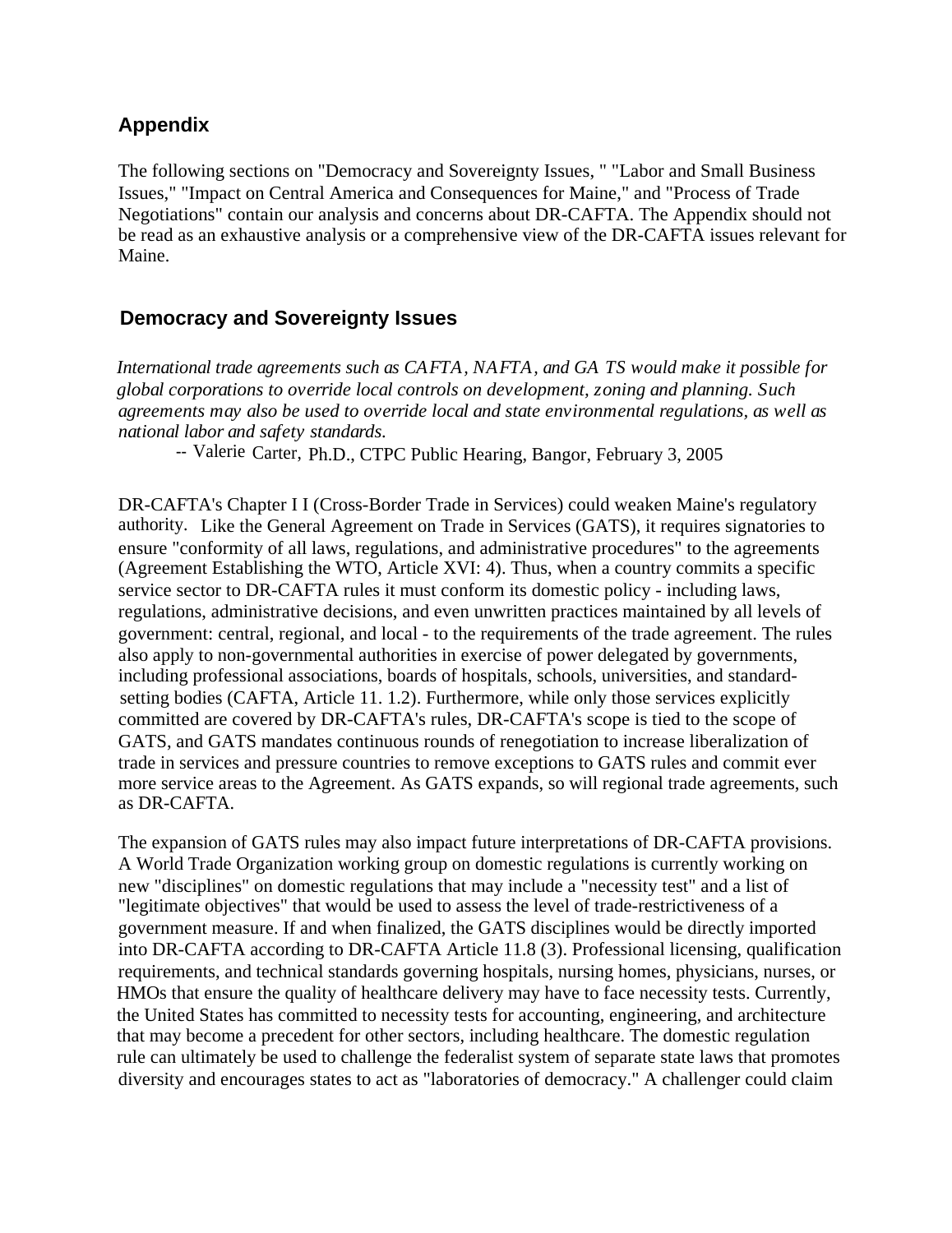that a state law is more burdensome than necessary if there are less stringent laws in other states with similar conditions.

#### *Investment Rules*

[NAFTA's Chapter 11 provisions] *have raised serious problems with the ability of state and local governments to take constitutional actions to protect public welfare and the environment. These provisions compensate disappointed investors from other countries under a vague standard that is potentially much more expansive than that available for domestic investors who claim a regulatory taking in our courts. In effect, these provisions may require government to pay foreign investors for the right to enforce its environmental regulations.*

*--* Maine Attorney General Steven Rowe, August 25, 2002

*As a state that values clean air, clean water and clean energy, Maine often leads the country in enacting progressive environmental laws. For example, during the last session, the Maine legislature passed "An Act to Protect Human Health by Reducing Exposure to Arsenic. " This law speeds the phase-out of arsenic treated lumber. Arsenic is known to cause cancer, and children are exposed to it when they play on jungle gyms and decks built with arsenic-treated lumber. The Maine Bureau of Health found health risksfrom arsenic in pressure-treated lumber were just as high as the risks from exposure to arsenic in drinking water. Under NAFTA, it's possible that a Canadian corporation that produces arsenic-treated lumber could sue the U. S. over the Maine ban because of lost market share.*

*--* Maureen Drouin, Northeast Regional Representative, Sierra Club, CTPC Public Hearing, Bangor, February 3, 2005

Modeled on NAFTA's Chapter 11 investor-state dispute resolution mechanism, DR-CAFTA's Chapter 10 investment rules give a foreign investor the right to seek monetary compensation for a federal, state, or local regulatory action the company alleges to be either a direct or indirect expropriation of their profits. Because these investment rules include more expansive property rights than the United States Constitution grants domestic businesses, DR-CAFTA's Chapter 10 appears to violate the "no greater rights" for foreign investors mandate included in the 2002 Trade Promotion Act.

DR-CAFTA Chapter 10 in effect redefines public regulation as a government "taking" of private property that requires compensation to the owner, just as when a government takes private land for a highway or park and has to pay its fair market value. Because DR-CAFTA Chapter 10 includes broad standings language, allowing a domestic corporation with substantial business interests in another party to use the investor-state dispute resolution mechanism to challenge a domestic law, a Central American subsidiary of a U.S. company could potentially use DR-CAFTA to challenge Maine laws it considers to be "tantamount to expropriation."

For example, a casino based in a DR-CAFTA member country, or with substantial business interest in a DR-CAFTA member country, could challenge state restrictions on gambling. In the recent GATS gambling case against the United States brought by Antigua and Barbuda, the World Trade Organization Appellate Body ruled that the United States had made a GATS commitment to open up all forms of gambling to international competition, but did allow for the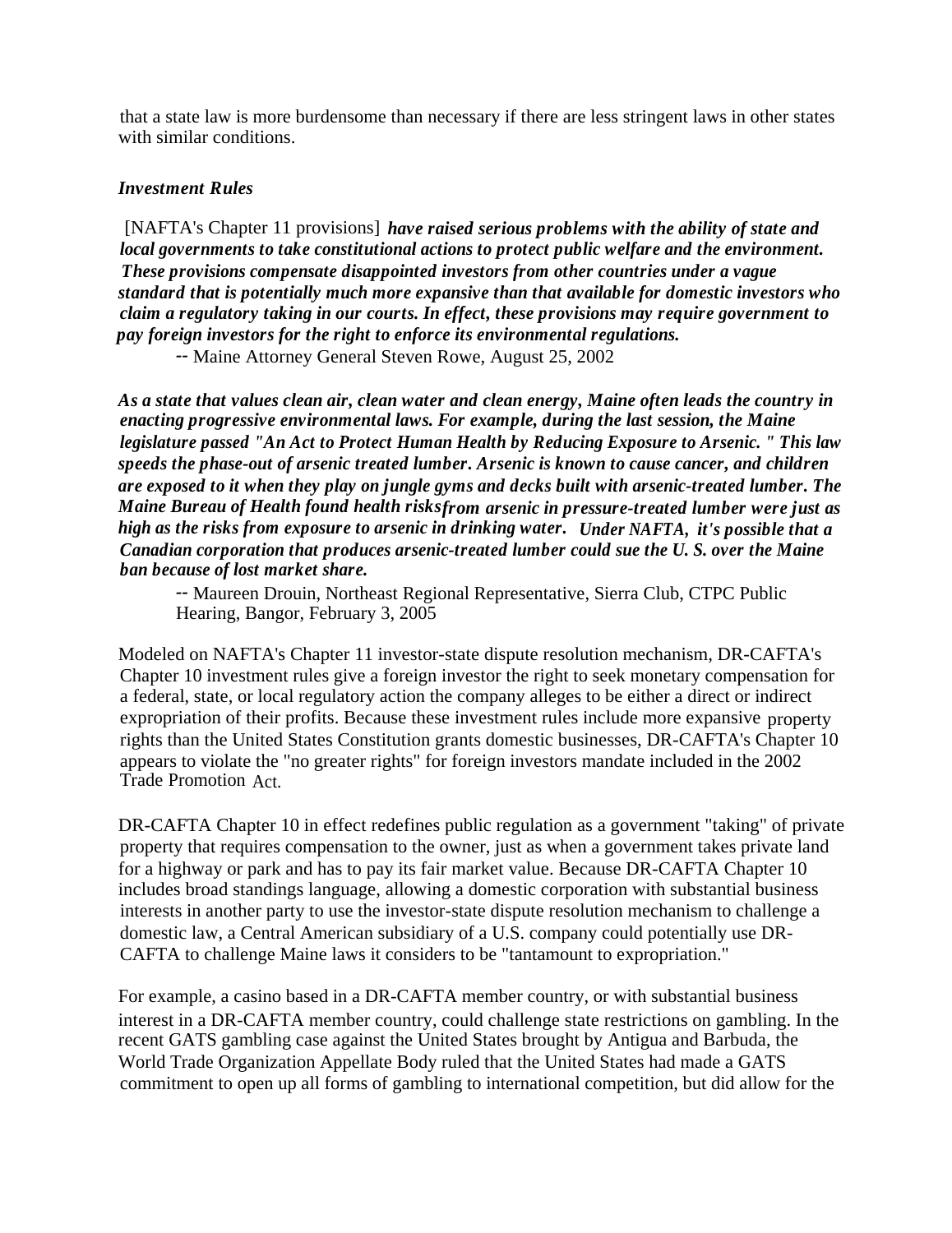United States to use the GATS Article XX "public morals exceptions" to defend certain restrictions on gambling. However, DR-CAFTA's Chapter 10 does not provide for a public morals exception. The State of Maine maintains strict limits on "games of chance" and gambling via electronic video machines that appear to violate DR-CAFTA Market Access rules that prohibit quantitative limits on, and exclusive suppliers of, committed services.' These limits and Maine's future ability to regulate gambling appear to be at risk in the event of a challenge under Chapter 10 of DR-CAFTA

#### Access to Public Services

*Do trade treaties like CAFTA and the North American Free Trade Agreement (NAFTA) and the General Agreement on Trade in Services (the GA TS) make Social Security privatization a oneway street? Could they 'lock-in' even partial*privatization forever? *It is important to note that these questions are not partisan ones. Whether or not one supports the proposed privatization of Social Security makes little difference in this discussion. What this Commission deals with and what makes the Commission so important is asking the question, "flow might these trade agreements affect us in our* dory *to day lives?" That is something I think we can all get behind --* Alexander Aman, CTPC Public Hearing, Bangor, February 3, 2005

Expansion of DR-CAFTA rules to cover traditional public services such as water, sewer, environmental protection and education could require extension of public subsidies to foreign private competitors. DRCAFTA's national treatment rule requires governments to allow foreign service providers to compete on equal terms with local public providers for taxpayer funds. For example, a foreign corporation bidding to provide water delivery services in a Maine municipality must be given the same favorable treatment as the public agency that traditionally has provided the service, including public funding and access to infrastructure. The low bidder wins. The result could be privatization of water delivery services. Privatization would be a oneway street. Once a public service has been opened to free trade, the price for closing the market to foreign access is to pay the investors what they would have made had it remained open.

<sup>&#</sup>x27; **See Title 17, Chapter 14 Games ofChance, available at:**

**httt~:/limos.~t tc.roc.zas~`i~:~isi t~t~~tcs!I7Itithl7chl4sccO htm1 and http:/[Jwww.gambling-law-us.com/State-](http://Jwww.gambling-law-us.com/State-Laws/Mainet)[Laws/Mainet](http://Jwww.gambling-law-us.com/State-Laws/Mainet)**

<sup>2</sup> **Thank you to Martha Spiess for providing testimony to the Commission on the WTO United States- Gambling decision's implications for regulation of gambling in Maine. See "Upping the Ante: What does the final WTO U.S.- Gambling decision mean for the democratic regulation of gambling in Maine?" submitted to CTPC Public Hearing, Portland, April 19, 2005. The Commission also heard testimony on the possibility of Maine's sustainable water withdrawal practices being challenged by a foreign investor. The testimony included an international trade lawyer's analysis of the agreement between the State of Maine and Great Spring Waters of America Inc., operating as Poland Springs. The lawyer noted that this Agreement "is subject to these international [trade) agreements," and that "if a conflict arises between the provisions of the Agreement** and **those ofinternational trade law, the latter would prevail," possibly threatening democratic control overwaterin Maine. However, Poland Spring would only be able to use DR-CAFTA's investor-state dispute resolution mechanism if it, or its parent company Nestle, had resident status in a Dr-CAFTA country. See testimony by Marga Huntington, "Protecting Maine Water fromInternational Trade Treaties," and Steven Shrybman, "Re: Spring Water Use Agreement and License," submitted to CTPC Public Hearing, Portland, April 19, 2005.**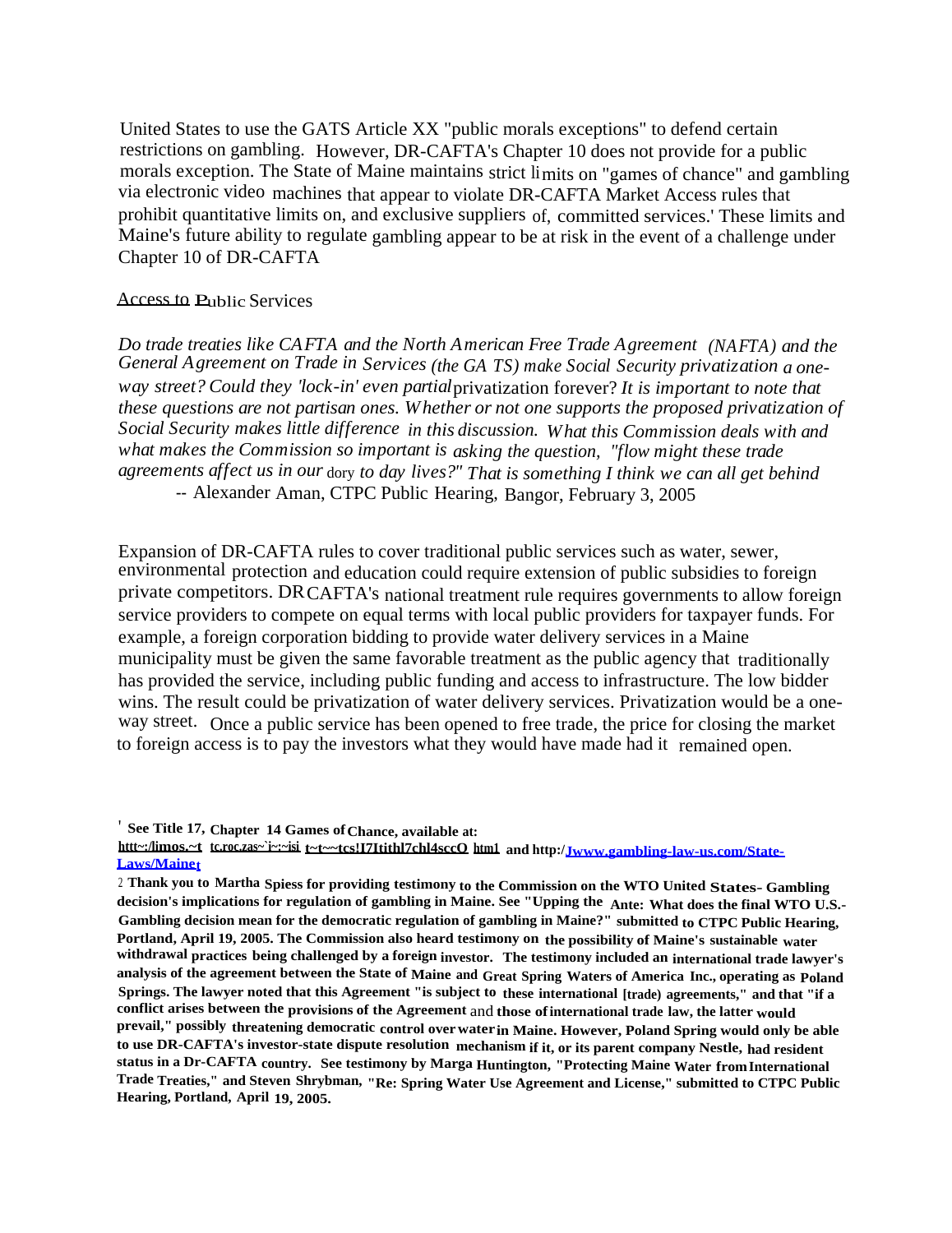**Proponents of current services rules argue that public services are excluded from GATS and DR-CAFTA's Chapter 11 since the rules do not apply to "services supplied in exercise of governmental authority," which it defines as services supplied "neither on a commercial basis, nor in competition with one or more service providers" (CAFTA, Article 11.1.6). On the other hand, when a government does act on a commercial basis (e.g., charges a fee for the service provided) or in competition with other service suppliers, its activities are to be treated like those of any other private supplier. Maine provides few services exclusively on a non-commercial basis.**

**Whether or not to privatize is a debate we should have publicly, and a decision we should make democratically. Unless public services are clearly and unambiguously excluded from DR-CAFTA, the Agreement could deprive us of the right to make these decisions, in effect forcing the transformation of public services into tradable commodities.**

### *Government Purchasing Rules*

*In Governor Baldacci's State of the State address, he talked about how The State of Maine now purchases 40% of its electricityfrom Maine's own renewable power resources; that they heat state office buildngs with biodiesel, and that they are improving the fuel economy of the State fleet by purchasing more hybrids and smaller vehicles. According to the Governor, these energy savings steps have saved the State \$776, 000 in transportation fuel costs and reduced state government greenhouse gas emissions by 8%just in the past two years. Under CAFTA, these preferences could be considered inappropriate trade barriers and challenged.*

*--* **Maureen Drouin, Northeast Regional Representative, Sierra Club, CTPC Public Hearing, Bangor, February 3, 2005**

**Government procurement rules in DR-CAFTA Chapter 9 limit the use of non-economic criteria for government purchasing, depriving the public control over the use of public funds, and diminishing the value of government procurement as a public policy tool. The rules may conflict with Maine policies, initiatives, and preferences such as:**

- **Recycled paper and fuel efficient cars, because technical specifications must be limited to "performance requirements;"**
- **Products made in non-sweatshop conditions, because supplier qualifications must be limited to their "legal, technical and financial abilities" to fulfill a procurement and may not include criteria related to the methods of production;**
- **In-state suppliers, because our trading partners' suppliers must be accorded treatment "no less favorable" than the "most favorable treatment" we give to domestic suppliers; and**
- **• Banning state contractors from shipping jobs overseas, because contractor conditions to "encourage local development" are forbidden.**

**While the State of Maine has opted, at this time, not to allow USTR to offer Maine's government procurement market to DR-CAFTA parties and would not need to adhere to its government procurement rules, it is also of concern that federal government procurement policies would have to conform to DR-CAFTA's Chapter 9 rules. Unless changed through DR-CAFTA implementing legislation or exempted in the Agreement, such policies as Buy America laws and**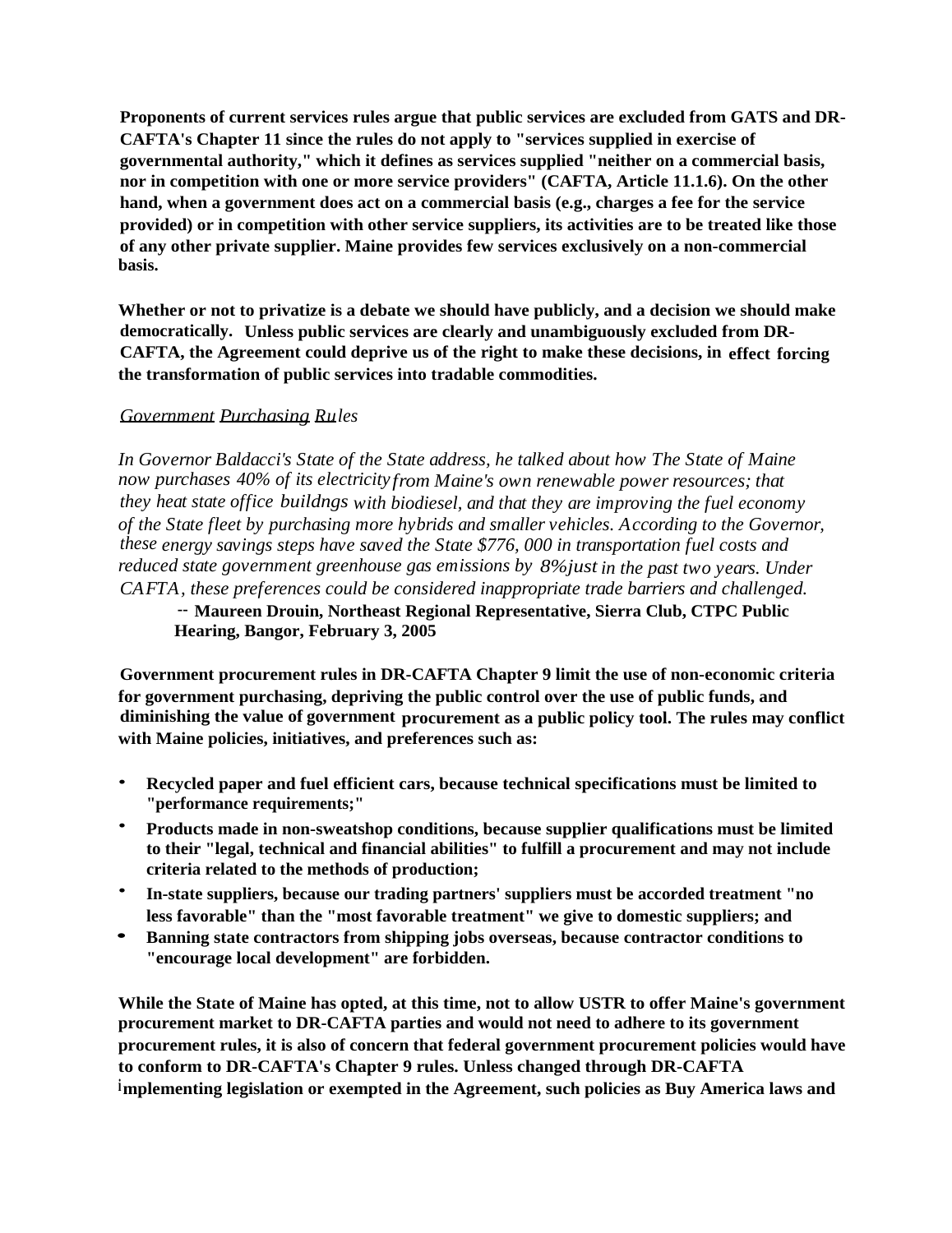the prohibition of federal acquisition of products produced by forced or indentured child labor (by Executive Order 13126) could be subject to challenge.

## **Labor and Small Business Issues**

*"[The] differences between the rights of business and the rights of labor are enormous din CAFTAJ. When injuries happen to commercial or business interests, countries are severely punished through trade sanctions that are equal to the original injury. These can be enormous. For example, Europe is currently in the position of levying \$4 billion in trade sanctions against the U.S. Fines for labor rights violations are miniscule in comparison, as they are capped at \$15 million. Worse yet, the violator gets to pay itself. Though this fine is supposed to be used to help the country correct the violation of labor rights, there is nothing in the agreement to prevent a countryfrom paying itsefa fine, then shifting money from one budget to another and so effectively side-stepping the intent of the fine. "*

*--* Jack McKay, President, Greater Bangor Area Central Labor Council, CTPC Public Hearing, Bangor, February 3, 2005

*I am willing to compete with any worker in the world for labor... But I do not want to compete with children who are forced to beg for their existence when they lose vital body parts. I do not want to compete with companies that are allowed to pollute the air and water to gain a price advantage. Give us trade agreements with level playing fields... and Maine will compete and survive. We will have a shoe industry, garment manufacture, a growing paper industry, family farms and a place for my business too. Then Maine will truly be "the way life should be. "*

*--* Allyn Beecher, Owner, Monroe Millworks, CTPC Public Hearing, Bangor, February 3, 2005

Export processing zones, where *maquila* factories operate and mostly women 15-25 years old provide cheap labor under poor conditions, are already prevalent throughout Central America. These zones would expand dramatically under DR-CAFTA. Widely acknowledged human rights abuses in these zones include non-enforcement of health, safety, and labor regulations, hostility toward union organizing, excessive working hours, and dangerous working environments. Human rights monitors such as the U.S. State Department, the International Labor Organization, and Human Rights Watch have recognized that labor law enforcement in many Central American countries is inadequate.

While DR-CAFTA should require national labor laws to meet International Labor Organization core standards, such as the right to organize unions ("freedom of association") and bargain collectively, its Article 16.1 calls on parties to "strive to ensure" such standards, only requiring that parties enforce their existing labor laws. However even this requirement is compromised by:

• Article 16.2.1(b), which gives each party "the right to exercise discretion with respect to investigatory, prosecutorial, regulatory, and compliance matters and to make decisions regarding the allocation of resources to enforcement with respect to other labor matters determined to have higher priorities." Thus parties can decide to not enforce key portions of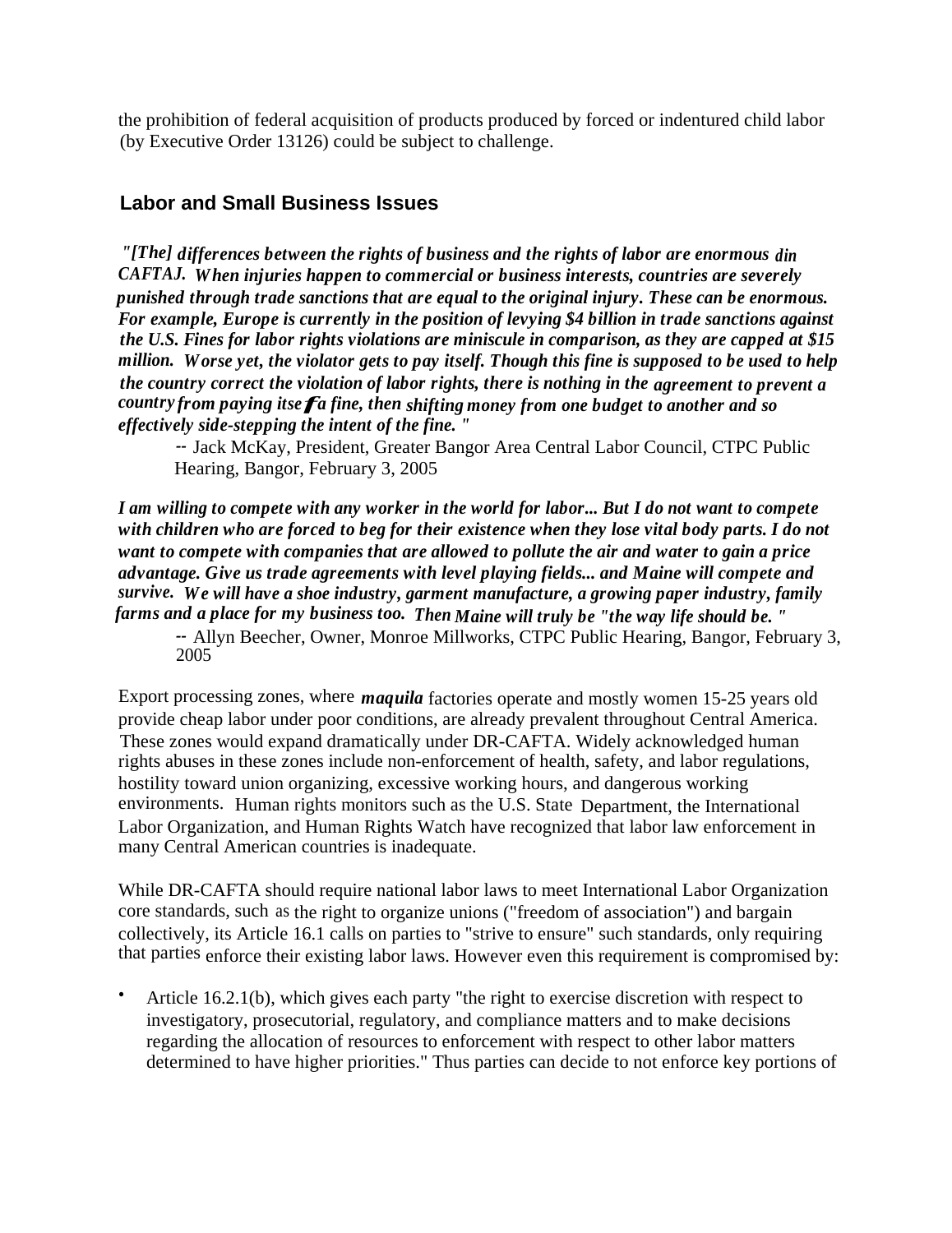**their existing labor law by allocating resources elsewhere. Article 16.6.7 ensures that any such decision not become the subject of an arbitral (dispute resolution) panel.**

- **Article 16.2.2, which does not prohibit a country from weakening its existing labor law protections in order to attract investment. The article only says that countries "shall strive to ensure" that they do not do so. Article 16.6.7 ensures that any such weakening of labor law not become the subject of an arbitral panel.**
- **Article 20.17, which does not allow DR-CAFTA arbitral panels to suspend parties' tariff benefits when they violate DR-CAFTA's labor provisions. If a party violated DR-CAFTA's commercial provisions, such as the intellectual property rights rules or market access rules, it could face trade sanctions under article** 20.16. **But even if a country systematically refused to enforce its own labor laws, it would only face fines, capped at \$15 million annually as long as the violation continues. Because tariff benefits can only be suspended if a party fails to pay a fine, not because it fails to address a violation, there is no way to compel remediation. A country can choose to pay a fine indefinitely and enjoy DR-CAFTA benefits while systematically failing to enforce its own labor laws. Furthermore, the fines would be given back to the violating country "for appropriate labor ... initiatives, including efforts to improve or enhance labor... law enforcement." However, DR-CAFTA does not prohibit a violating party from simultaneously redirecting existing funds away from labor law enforcement. Thus the net result of labor law violations could be zero.**

**It is important to note that DR-CAFTA is a step backward from existing trade related labor protections in the region. Currently, the General System of Preferences and the Caribbean Basin Initiative directly condition market access on respect for International Labor Organization core standards. The credible threat of reduced trade benefits is responsible for most significant labor reforms in Central America over the last two decades. CAFTA would destroy the only proven effective means to raising the bar for workers in the Americas.**

**Central America is already a very small export market. The largest market, the Dominican Republic, is equivalent to Bakersfield, California; the smallest, Nicaragua is equivalent to Lawrence, Kansas. Portland's market size is larger than Honduras, fifth on the list, and Bangor's is larger than Nicaragua' s.** <sup>3</sup> **The region as a whole is Maine's 13" largest trading partner; the region without the Dominican Republic is Maine's** 29'h **largest trading partner** . <sup>4</sup> **The weak labor standards in DR-CAFTA will do nothing to increase the significance of this export market for Maine businesses. Export production workers in Central America - that is, those workers whose wages and living standards could be directly impacted by trade agreements - usually earn no more than legal minimum wages which are barely sufficient to meet the basic food requirements of a family, let alone other basic needs. Tying trade benefits to payment of non-poverty wages, or even median wages for the country of manufacture, would be one way to increase the market size of this region, potentially benefiting Maine export businesses. However, DR-CAFTA's labor provisions will only accelerate the race to the bottom, depriving Maine businesses of the potential benefits of a trade agreement with stronger labor standards.**

<sup>3</sup> See: httn://iNi,,,ii-usina~\_ors.o~metroeconomics/0703/metroeconamendix)703,pdf and http:/fwww.americaneconomipert.orgfview artasp7Prod II=1921

<sup>4</sup> Source: Maine International Trade Center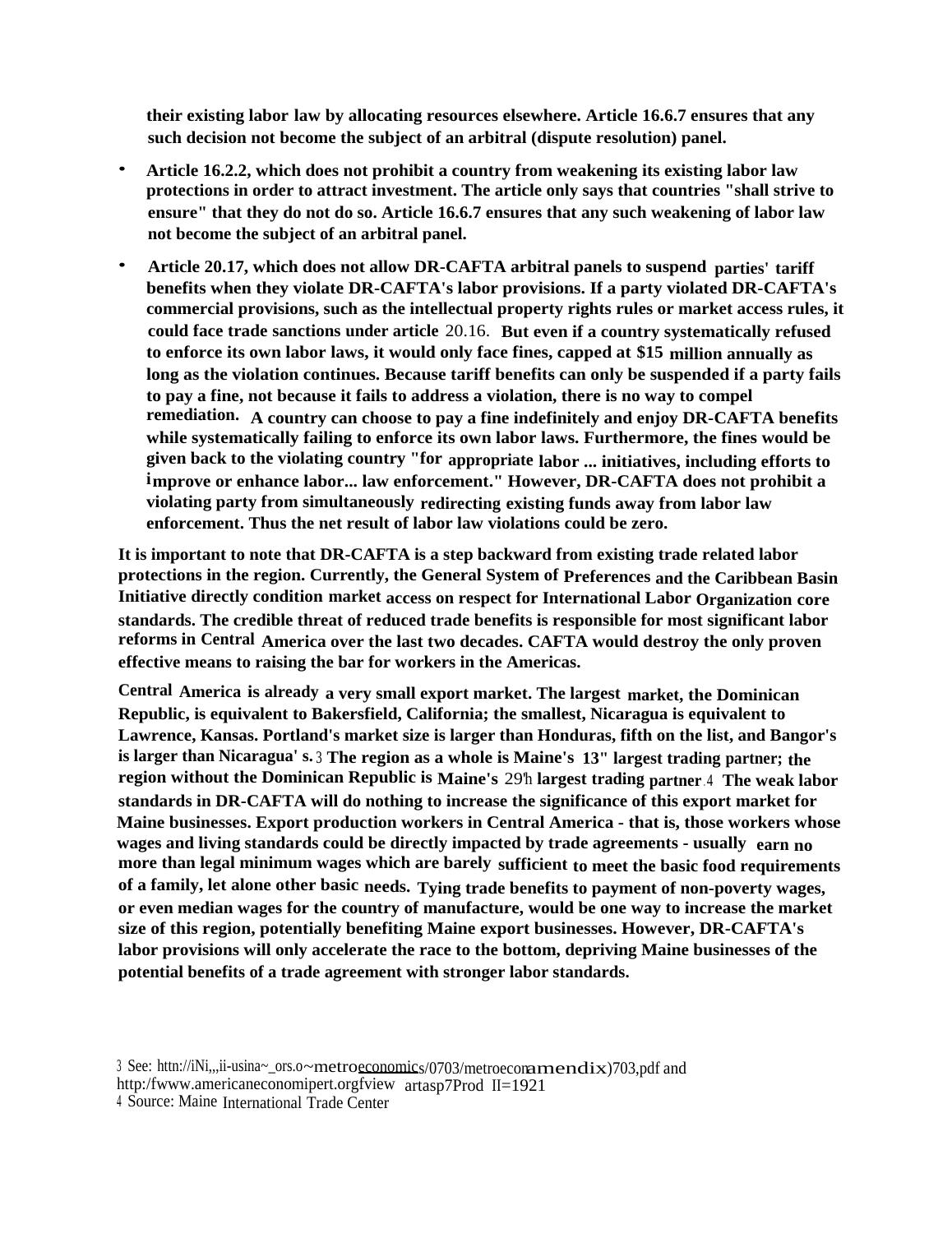## **Impact on Central America and Consequences for Maine**

*"When we lived in the village [ofCarasque, El Salvador] it soon became apparent that ... the majority of Salvadorans are not entrepreneurs lookingfor a low tariff environment for exporting their products. They are subsistence farmers who grow corn, rice, and beans to feed their families, and try to sell their extra at market to buy other staple items, shoes and medicines. For these people free trade agreements like CAFTA mean freedom for them to compete with subsidized agnibusinessesfrom the U.S., which have driven the price they can get for their corn lower than their cost to produce it, even if one discounts their labor as entirely free. "*

*--* Katherine Kates, Bangor-El Salvador Sister City Project, PICA, CTPC Public Hearing, Bangor, February 3, 2005

As all trade agreements, DR-CAFTA will create both winners and losers. In Central America, the beneficiaries of DR-CAFTA are likely to be large importers of foodstuffs and manufactured goods, bankers and other financial groups that mediate the investments of foreign corporations, owners and developers of free-trade zone assembly plants, those who profit from the sale of public government services to private businesses, and those who profit from selling these services to their countrymen. These groups belong to the wealthiest sectors of Central American society.

The large majority of the population, small subsistence farmers, will face a flood of imported U.S. agricultural products that may destroy their livelihoods. s Under DR-CAFTA over half of current U.S. farm exports to Central America would become duty free immediately, including cotton, wheat, soybeans, certain fruits and vegetables, and processed food products. Other agricultural products have a gradual tariff phase-out schedule, with up to 20 years for products such as rice and dairy. Tariffs on yellow corn, a key subsistence crop and source of income for many Central American farming communities, would be completely phased out in 15 years, down from the current high of 45 percent tariffs. The consequences for small farmers will be hunger, disruption of families and communities, and exploitation in sweatshops or a dangerous trek north. In the terms of the U. S. Congressional Research Service: ". . . countries dependent on small subsistence farms require time to accommodate the structural adjustment taking place as their economies transition toward larger farms, manufacturing, and services."

This "structural adjustment" in Central America will have consequences for the United States and Maine. Increasing the cheap labor supply for manufacturing in Central America will contribute to downward pressure on wages and work-related benefits in the region and increase competitive pressures on Maine businesses that now provide wages adequate for Maine workers and families.

'

**See "DR-CAF-FA & Agriculture: Will the** *campesinos* **survive?," Oxfam America, March, 2004, [http://www.oxfamamerica.org/pd](http://www.oxfamamerica.org/pdf) [f§](http://www.oxfamamerica.org/pdf)/[cafta.ag](http://cafta.ag) briefD4O4.pdf.**

<sup>6</sup> **The source for all figures in this section is the United States Department of Agriculture, Foreign Agricultural Service, United States-Central America-Dominican Republic Free Trade Agreement Commodity Fact Sheets, March 2005.**

**<sup>&#</sup>x27; Hombeck, J.F., "The U.S.-Central America Free Trade Agreement (CAFTA): Challenges for Sub-Regional Integration," Congressional Research Service Report for Congress, June 1, 2004.**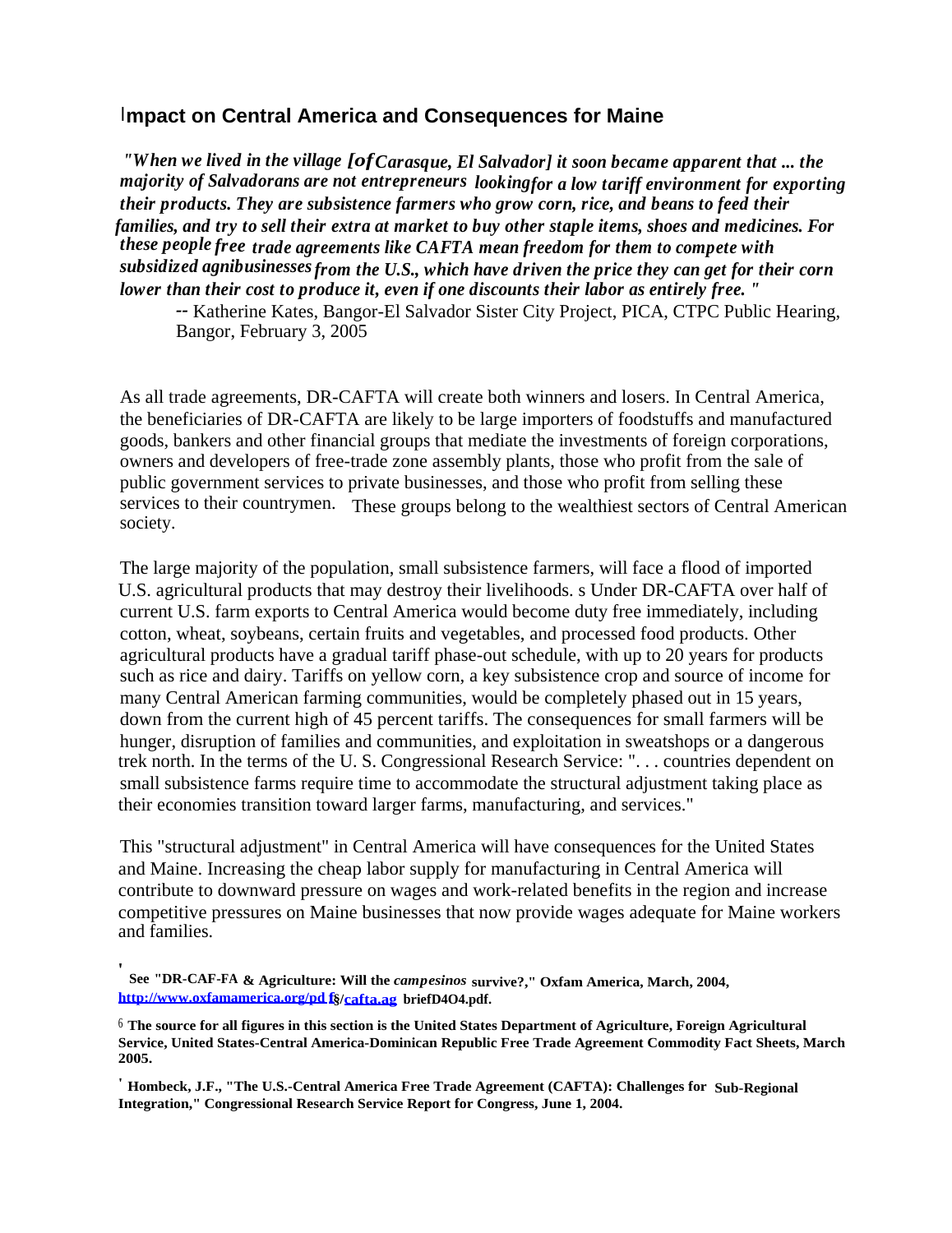Furthermore, when small independent farms are squeezed out of markets and small farmers are pushed off their land by giant agribusinesses, and when export-oriented economies stimulated by free trade agreements fail to create enough new good jobs to replace all those that are eliminated, the pressure to migrate legally or illegally increases. Unauthorized immigration from Mexico to the United States increased sharply after NAFTA's implementation, more than doubling between 1990 and 2000, as more than 1.5 million Mexican peasant farmers were forced to abandon their land.\$ Similarly, DR-CAFTA is likely to increase immigration to the United States from Central America.9 Immigrant workers in the United States, especially those with illegal status, face numerous challenges including low-paying jobs, discrimination, exploitation, inadequate access to social services, and limited legal rights, challenges that are exacerbated for those immigrants that do not have legal status. This issue was brought to light in Maine in September 2002, when 14 loggers from Honduras and Guatemala perished as their van, traveling at an unsafe speed, slipped off a one-lane bridge into the Allagash River. The immigrants were coffee growers and rural workers in their home countries; in Maine they were planting and harvesting pine trees destined for paper mills. Desperate to pay off large loans to recruiters who brought them to the United States and to send remittances back home to their families, the loggers were speeding to extend the working day. Their employer had been cited numerous times by the Department of Labor's Wage and Hour Division for unpaid overtime work, and has now lost its license to operate for failing to ensure the safety of workers.

## **Process of Trade Negotiations**

*As a citizen who helped to make this Commission possible I ask you to insert Maine's human voice in those fradeJ negotiations wherever possible. Specifically, please investigate and raise questions about whether Maine people really benefit by having health care, including state healthcare services, covered under any specific trade agreement. Will Maine citizens benefit? Will doctors, nurses, and healthcare providers in general benefit? Will businesses and workingpeople benefit? Will children benefit?*

*--* Dr. Sara Stalman, CTPC Public Hearing, Bangor, February 3, 2005

Given the far-reaching consequences of DR-CAFTA for state regulatory authority and state policies, the non-transparent and undemocratic trade negotiation process is particularly troublesome. The only formal mechanism for public input into trade negotiations is the United States Trade Representative's Trade Advisory Committee (TAC) system. The system consists of 27 advisory committees that overwhelmingly represent commercial interests: 22 of the 27 committees are industry and agribusiness oriented, with membership consisting primarily of the largest business interests in each sector. Only one committee, the Inter-Governmental Policy Advisory Committee (IGPAC) represents state interests and is well represented by state policy

**<sup>&</sup>quot;"Another Americas is Possible: The impact of NAFTA on the U.S. Latino Community and Lessons for Future Trade Agreements," August 2004, Labor Council for Latin American Advancement and Public Citizen's Global Trade Watch.**

<sup>9</sup> **Already, an estimated 500 Salvadorans leave the country every day, bound for the United States. According to a recent Salvadoran newspaper poll, one fifth of the population clamsto have plans to leave for the United States this year.** See: **Estrada, Erick and haheta, Boris. "Alts emigracihn de Los salvadorel[os." La Prensa Graphicrt March 6, 2005. httpJ[/www.laptcnsagrafica.com/dptl5/Nofcias/06032005/141033.as](http://www.laptcnsagrafica.com/dptl5/Nofcias/06032005/141033.asp) [p](http://www.laptcnsagrafica.com/dptl5/Nofcias/06032005/141033.asp)**